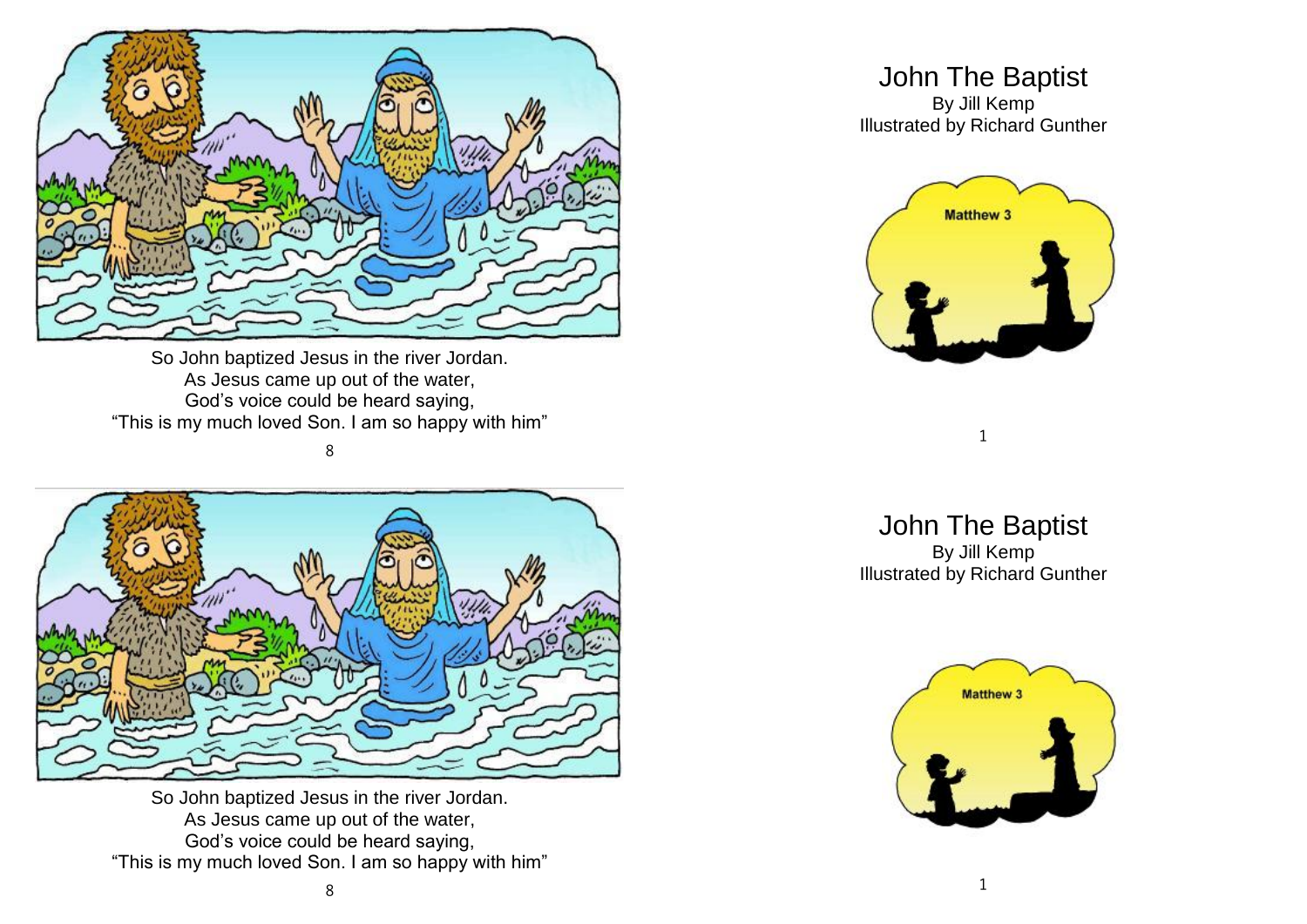

John the Baptist lived by himself, in a lonely place, near the river Jordan. His clothes were made from camel's hair and he ate locusts and honey!



John said, "Don't ask me to do this. I am not good enough even to do up your shoes." "It is the right thing for me to do." Jesus said. 7





John the Baptist lived by himself, in a lonely place, near the river Jordan. His clothes were made from camel's hair and he ate locusts and honey!



John said, "Don't ask me to do this. I am not good enough even to do up your shoes." "It is the right thing for me to do." Jesus said.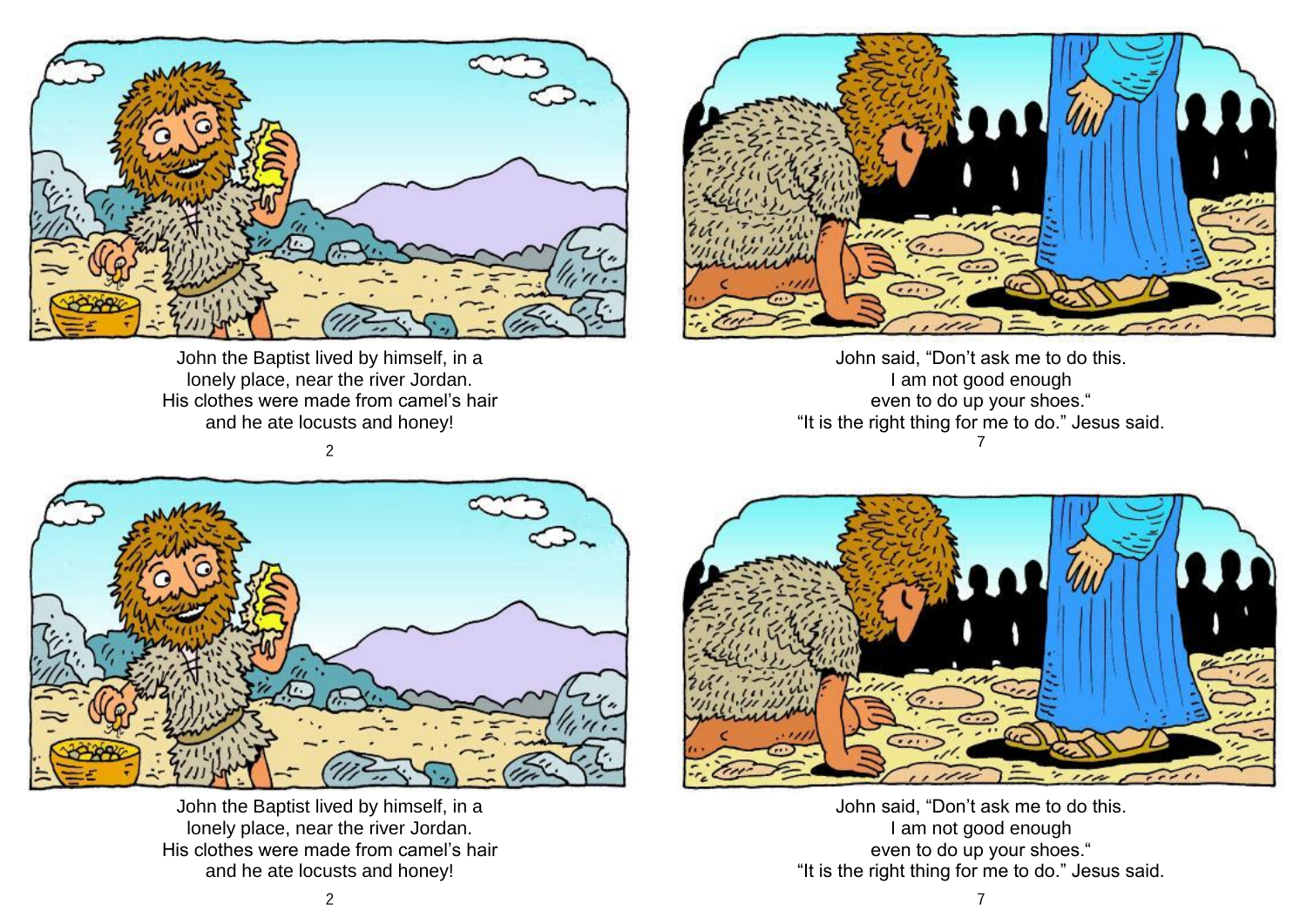

Jesus went to find John by the river. He asked John to baptize him too. Not because Jesus had every done anything wrong. He was God's Son and he was always good. 6



God had given John the Baptist a special job telling everyone to get ready, because God's Son was coming soon, just as God had promised!

3



Jesus went to find John by the river. He asked John to baptize him too. Not because Jesus had every done anything wrong. He was God's Son and he was always good.



God had given John the Baptist a special job telling everyone to get ready, because God's Son was coming soon, just as God had promised!